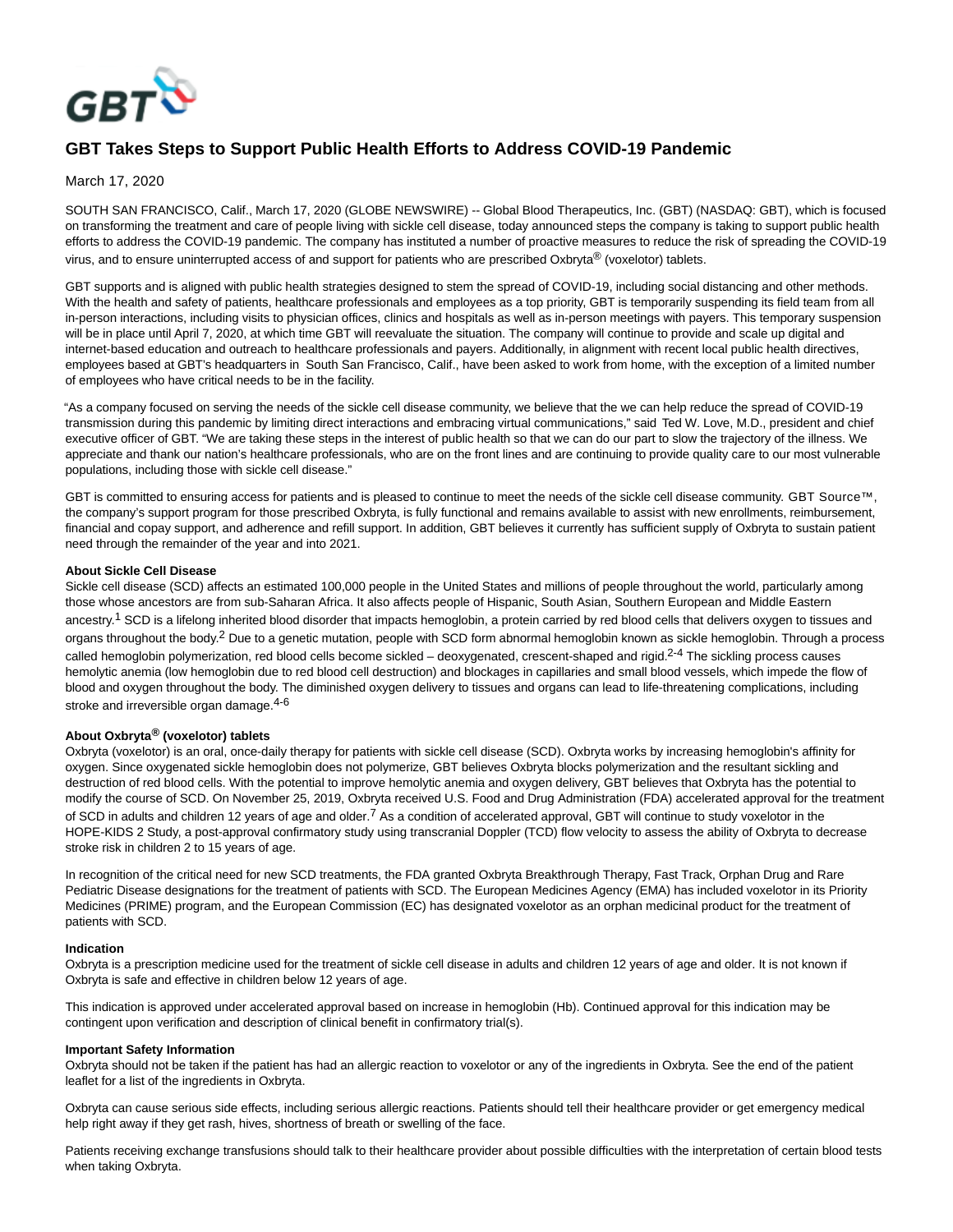The most common side effects of Oxbryta include headache, diarrhea, stomach (abdominal) pain, nausea, tiredness, rash and fever. These are not all the possible side effects of Oxbryta.

Before taking Oxbryta, patients should tell their healthcare provider about all medical conditions, including if they have liver problems; if they are pregnant or plan to become pregnant as it is not known if Oxbryta can harm an unborn baby; or if they are breastfeeding or plan to breastfeed as it is not known if Oxbryta can pass into breastmilk or if it can harm a baby. Patients should not breastfeed during treatment with Oxbryta and for at least 2 weeks after the last dose.

Patients should tell their healthcare provider about all the medicines they take, including prescription and over-the-counter medicines, vitamins and herbal supplements. Some medicines may affect how Oxbryta works. Oxbryta may also affect how other medicines work.

Patients are advised to call their doctor for medical advice about side effects. Side effects can be reported to FDA at 1-800-FDA-1088. Side effects can also be reported to Global Blood Therapeutics at 1-833-428-4968 (1-833-GBT-4YOU).

Full Prescribing Information for Oxbryta is available a[t Oxbryta.com.](https://www.globenewswire.com/Tracker?data=oQ5it-Y137bACBRjoOttFH42NRHnzc6XDJEYnVaOsl2lWlKwiZgiLSwFeP7zgyLgFWrdmuKCCyGOFL0OatYJrWTOEL7-PnSp5E5VE05LEix9wiDxZXXnzB3C7vdHXCgjMMy7JMMUgnFSA9dXWwa3GlTX268qvTR2PxavrBCvHjz4H1kx3zBCwd0taemMnHs3BevqpGRfs5W23uKg-jsBtvlo7nBk6dKwgBzYzw7Strc=)

## **About Global Blood Therapeutics**

Global Blood Therapeutics (GBT) is a biopharmaceutical company dedicated to the discovery, development and delivery of life-changing treatments that provide hope to underserved patient communities. Founded in 2011, GBT is delivering on its goal to transform the treatment and care of sickle cell disease (SCD), a lifelong, devastating inherited blood disorder. The company has introduced Oxbryta® (voxelotor), the first FDA-approved treatment that directly inhibits sickle hemoglobin polymerization, the root cause of SCD. GBT is also advancing its pipeline program in SCD with inclacumab, a p-selectin inhibitor in development to address pain crises associated with the disease. In addition, GBT's drug discovery teams are working on new targets to develop the next generation of treatments for SCD. To learn more, please visi[t www.gbt.com a](https://www.globenewswire.com/Tracker?data=7xJegNJT79CPG7dJ7uHxYL9Xf7dVtsSvzppVhnz4lq1jaeIJ-ZSgdcY_HLFetoLUjvjH9FYCnt715ZR2kCLTEkStIJulvLBlvbbFzuhdOqsd3hh0SixwUxtb000s9gXeLsSAXV3vbvNALoE6ln8ZxBFUoxc9m1jg9iMBRGNRz_JrGaJaD2RCq-bj8alJEOXhaJKlr1NAj9yJg7x2uwyzbvtQH7zvUOw_MQuefS-dDaE=)nd follow the company on Twitter [@GBT\\_news.](https://www.globenewswire.com/Tracker?data=3b2ALf1qTYmKpKry2aiEY-7HloMAmNHCPJ1mHdab2JFAh1hYXR9xvx2TW2MwAWVC5iPY5NiXPOFUkVQiY8dkCJ8yspEKEczhriCYzISPce9dSiuijH_d8OYdqTCIsEcPT6f1fmlF7oYYA5FqLHuGDM-UVwtO-vDipdf4IOiU9slDXE8Y-WsdPPFzuUL7lOUgmlJnLcMAAx8jCWGO9BfWHV5OxX-gAg6Nv9oi6i2ppSg=)

## **Forward-Looking Statements**

Certain statements in this press release are forward-looking within the meaning of the Private Securities Litigation Reform Act of 1995, including statements containing the words "will," "anticipates," "plans," "believes," "forecast," "estimates," "expects" and "intends," or similar expressions. These forward-looking statements are based on GBT's current expectations and actual results could differ materially. Statements in this press release may include statements that are not historical facts and are considered forward-looking within the meaning of Section 27A of the Securities Act of 1933, as amended, and Section 21E of the Securities Exchange Act of 1934, as amended. GBT intends these forward-looking statements, including statements regarding GBT's focus, priorities, goals and vision, reducing the risk of spreading the COVID-19 virus, slowing the trajectory of the illness, supporting public health efforts, SCD patients and healthcare professionals, the activities of GBT and its representatives and reevaluating such activities, digital and internet-based education and outreach, meeting the needs of the SCD community, the availability, use and functionality of GBT Source, having sufficient supply of Oxbryta to sustain patient need through the remainder of the year and into 2021, the safety, efficacy and mechanism of action of Oxbryta and other product characteristics, the availability, use, commercialization and commercial and medical potential of Oxbryta, the need for Oxbryta and other SCD treatments, transforming the treatment and care of SCD, and advancing GBT's pipeline and discovering, developing and delivering treatments, to be covered by the safe harbor provisions for forward-looking statements contained in Section 27A of the Securities Act and Section 21E of the Securities Exchange Act, and GBT makes this statement for purposes of complying with those safe harbor provisions. These forward-looking statements reflect GBT's current views about its plans, intentions, expectations, strategies and prospects, which are based on the information currently available to the company and on assumptions the company has made. GBT can give no assurance that the plans, intentions, expectations or strategies will be attained or achieved, and, furthermore, actual results may differ materially from those described in the forwardlooking statements and will be affected by a variety of risks and factors that are beyond GBT's control including, without limitation, compliance with the funding and other obligations under the Pharmakon loan, the timing and progress of GBT's and Syros' research and development activities under their collaboration, the amount and timing of resources devoted by each of such parties to activities under the collaboration, the risks that GBT has only recently established its commercialization capabilities and may not be able to successfully commercialize Oxbryta, the impact of public health risks, such as the recent spread of the COVID-19 virus, risks associated with GBT's dependence on third parties for supply, development, manufacture and commercialization activities related to Oxbryta, government and third-party payor actions, including those relating to reimbursement and pricing, risks and uncertainties relating to competitive products and other changes that may limit demand for Oxbryta, the risks regulatory authorities may require additional studies or data to support continued commercialization of Oxbryta, the risks that drug-related adverse events may be observed during commercialization or clinical development, and data and results may not meet regulatory requirements or otherwise be sufficient for further development, regulatory review or approval, along with those risks set forth in GBT's Annual Report on Form 10-K for the fiscal year ended December 31, 2019, filed with the U.S. Securities and Exchange Commission, as well as discussions of potential risks, uncertainties and other important factors in GBT's subsequent filings with the U.S. Securities and Exchange Commission. Except as required by law, GBT assumes no obligation to update publicly any forward-looking statements, whether as a result of new information, future events or otherwise.

#### **References**

- 1. Centers for Disease Control and Prevention website. Sickle Cell Disease (SCD). [https://www.cdc.gov/ncbddd/sicklecell](https://www.cdc.gov/ncbddd/sicklecell/data.html) /data.html. Accessed June 3, 2019.
- 2. National Heart, Lung, and Blood Institute website. Sickle Cell Disease. [https://www.nhlbi.nih.gov/health-topics/sickle](https://www.nhlbi.nih.gov/health-topics/sickle-cell-disease)cell-disease. Accessed August 5, 2019.
- 3. Rees DC, et al. Lancet. 2010;376(9757):2018-2031.
- 4. Kato GJ, et al. Nat Rev Dis Primers. 2018;4:18010.
- 5. Kato GJ, et al. J Clin Invest. 2017;127(3):750-760.
- 6. Caboot JB, et al. Paediatr Respir Rev. 2014;15(1):17-23.
- 7. Oxbryta (voxelotor) tablets prescribing information. South San Francisco, Calif.Global Blood Therapeutics, Inc.; November 2019.

**Contact Information:** Steven Immergut (media) 650-410-3258